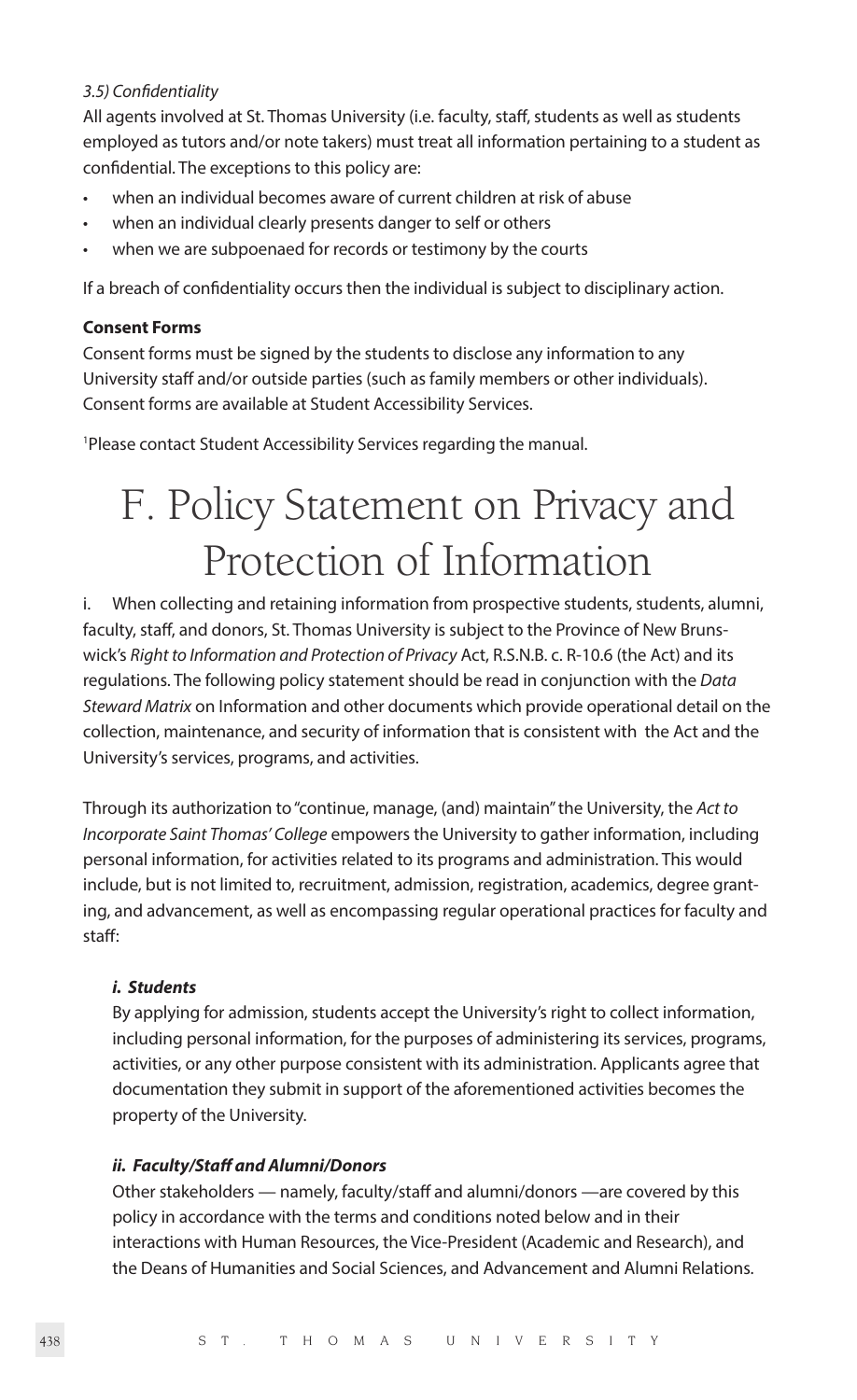Additionally, per Section 4 (h) of the Act, "teaching materials of an employee of an educational institution or other research information of an employee of an educational institution" are excluded from the application of the *Act*.

#### **Policy Statement**

St. Thomas University is committed to protecting the privacy of the information that it collects. Any individual sharing information with the University has the right to privacy regarding the collection, use, disclosure, retention, or correction of information as described in the *Act* subject to stated limitations and consistent with reasonable requirements for carrying out the services, programs, and activities of the University.

# **Collection and Use of Personal Information**

The collection of personal information is necessary for the delivery of services, programs, and activities, with the amount of information collected limited to that which is necessary for carrying out these activities. When applying to St. Thomas University, providing information to Advancement, or initiating any other service or activity with the University, the individual is informed of the authority and purpose for the collection of the information and is provided with contact information with regards to any questions that may arise.

By providing information to the University, an individual is consenting to its use consistent with the purpose for which it has been obtained. The use and disclosure of personal information will be limited to the minimum amount necessary to accomplish the purpose for which is being collected. The custody, control, and access to the information is limited to those who need to know the information to carry out the purpose for which the information was collected. From time-to-time, the University will use information in order to highlight the success of the University and its students. Information may also be made available to federal and provincial authorities as required by legislation.

Any individual who has provided information to the University and believes that there is an error in that information may request a correction of that information.

# **Student Information**

A student's record/file in whatever format, paper or electronic, is the official academic record used for processes related to admissions and academic performance. This record/file is the property of the University and, following application and admission, the Registrar's Office retains custody of the academic records and is responsible for security and maintenance. Other files may exist and relate to services or programming offered to students through the Offices of Athletics, Financial Services, Human Resources, Residence Life, Student Services, and Advancement. Relating to the *Act*, and as a guide for staff in their day-to-day operations, the information in a student record/file, whatever its location, is generally classified under two categories of information:

#### *i. Public Information*

St. Thomas University routinely makes institutional information available on its website. This aggregated information may include areas like the demographic composition, place of origin or permanent residence, graduation rates of students and/or information provided to the Maritime Provinces Higher Education Commission or analyzed internally by the Office of Institutional Research. If the information is not available, a request for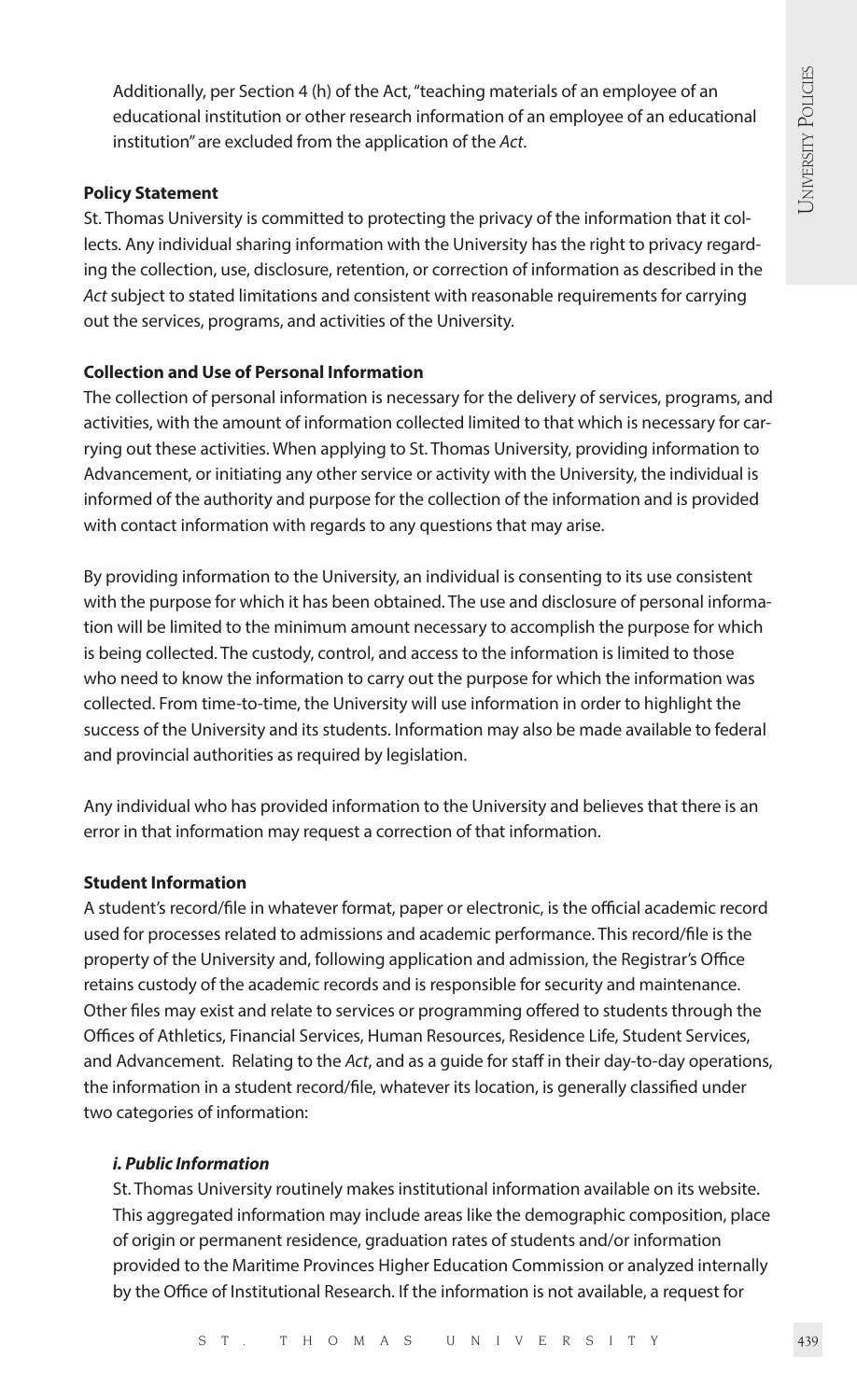information may be made to the Privacy Officer and will be considered consistent with the provisions of the *Act*.

Beyond information that is published, the following information may be released without authorization: a student's degree or certificate conferred or to be imminently conferred and/or graduation date and the name of a recipient of a University scholarship, award, or other prize. A student may petition the Registrar's Office to restrict or deny access to this information.

#### *ii. Confidential Restricted / Internal Information*

Student information that is not public is considered to be personal information that is confidential and restricted and may not be released without authorization or written consent. This includes:

- whether the student is currently registered
- student record/file
- address/contact information
- grades/academic standing
- any identification information such as Social Insurance Number
- date of birth

Addresses and telephone numbers may only be used by University personnel to contact students about university-related matters or in emergency situations.

Staff who require access to student information in order to perform their duties are allowed access to the record or otherwise may request access to a record through a Data Steward, which is the administrator designated as being responsible for a body of information. Access to a record is permitted for carrying out duties for the purpose for which the information was collected or compiled or for a use consistent with that purpose. However, faculty do not normally have access to personal information beyond what is required for their teaching and faculty requests for other student information must be approved by the Registrar.

This Confidential Restricted/Internal Information is considered confidential and is not released to third parties external to the University except in emergency situations or with prior approval by the Data Steward and the Privacy Officer through application of the *Act*. (An emergency situation is defined by the Act as "if necessary to protect the mental or physical health or the safety of any individual or group of individuals" and applies generally to the public body.)

University students or external organizations may request lists which will only be ap proved if the addresses are to be used for a purpose that is consistent with the objectives of the University. Such requests should be submitted to the Privacy Officer for consideration who will consult with the Data Steward and consider the request through application of the *Act*.

Students have the right to obtain unofficial and official copies of their transcript of marks from the University. Request forms and any required fees must accompany the request to send an official copy of the transcript to another institution or employer.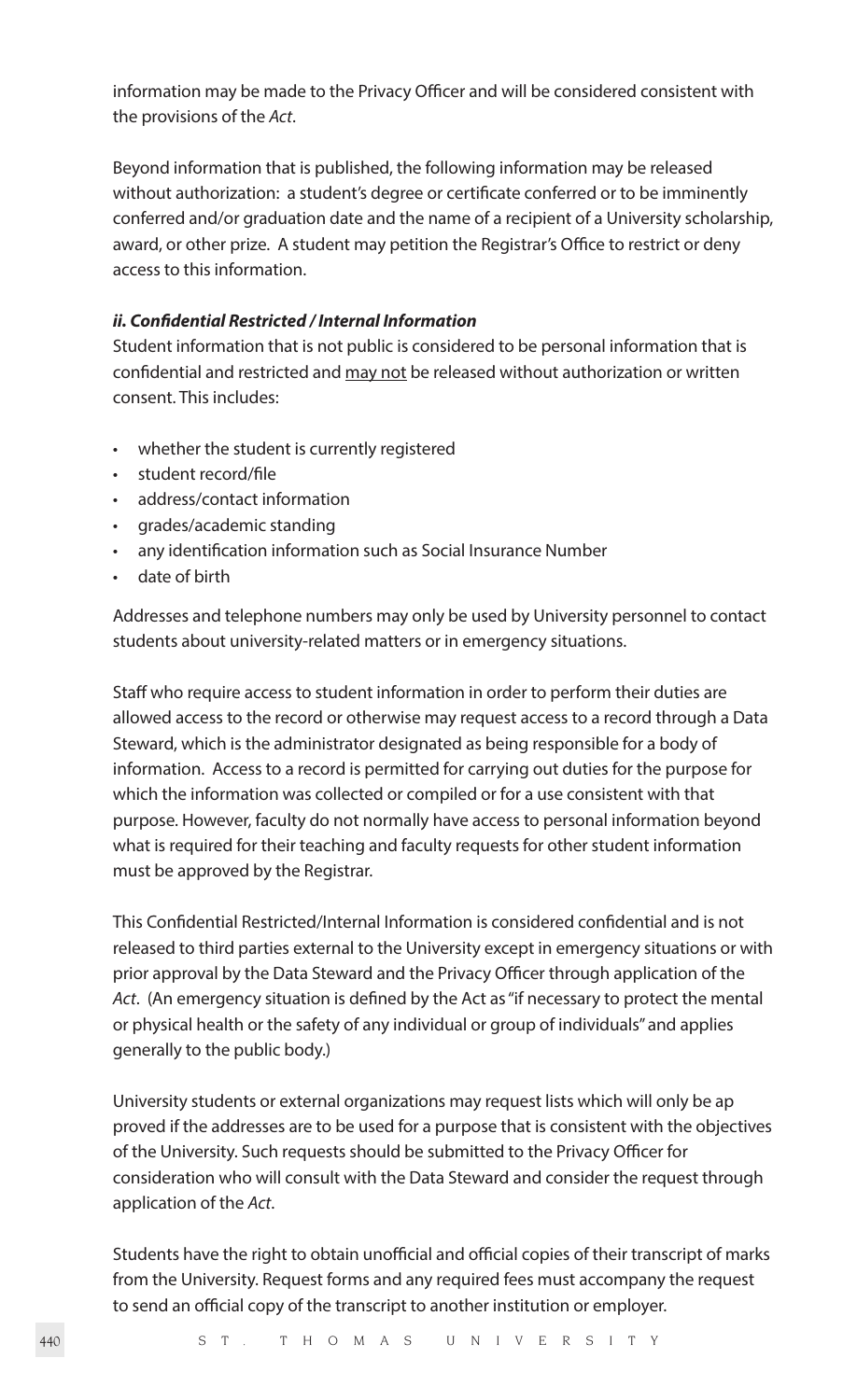## **Retention and Disposal of Personal Information**

The Records Retention Schedule established by the University establishes the practices regarding the retention and disposal of records. The University is not subject to the *Archives Act* of New Brunswick.

#### **Information Practices**

St. Thomas University will have in place information practices (ie., policies for information management and retention, procedures, security arrangements, and response protocols) consistent with the *Right to Information and Protection of Personal Information Act* and its regulations (2010-111) and will require that its officers, staff, and faculty comply with security arrangements. The University will periodically test and evaluate the effectiveness of its information practices.

If there is privacy breach, St. Thomas University will follow the guidelines of the provincial regulations to investigate actual or suspected breaches, maintain a registry of breaches and corrective actions, notify a person or persons as soon as possible of a breach involving their personal information if it is reasonable that such a breach carries with it "significant harm" (determined by the sensitivity of information and probability of misuse) and notify the Commissioner.

## **Data Transfers**

St. Thomas University retains the information, including personal information, that it collects on servers primarily located in New Brunswick but also in other locations. In addition, some payment information may be processed in the United States and may be subject to the privacy laws of the United States. St. Thomas will rely on legally-provided mechanisms to lawfully transfer payment information to the United States which may have data protection laws different to the laws of Canada.

# **Operational Direction**

Nothing in this policy should prevent an employee from requesting clarification from their Data Steward or the Privacy Officer, as designated by the University, per the *Data Steward Matrix* on Information, particularly if there is a circumstance regarding disclosure of information to a third party.

#### **Changes to Our Privacy Policy**

St. Thomas University may change this Policy Statement from time to time to reflect changes in practices or in the applicable law. Where such changes are material in nature, St. Thomas University will provide additional notice such as adding a statement to our website.

#### **Questions**

Questions on privacy may be directed to the Privacy Officer, Jeffrey Carleton, Associate Vice-President, at privacyofficer@stu.ca.

# **Appendix I – Reference Definitions from Part 1 of the** *Right to Information and Protection of Privacy Act*

"common or integrated service, program or activity" means a service, program or activity that is provided by a public body and one or more other public bodies or one or more non-public bodies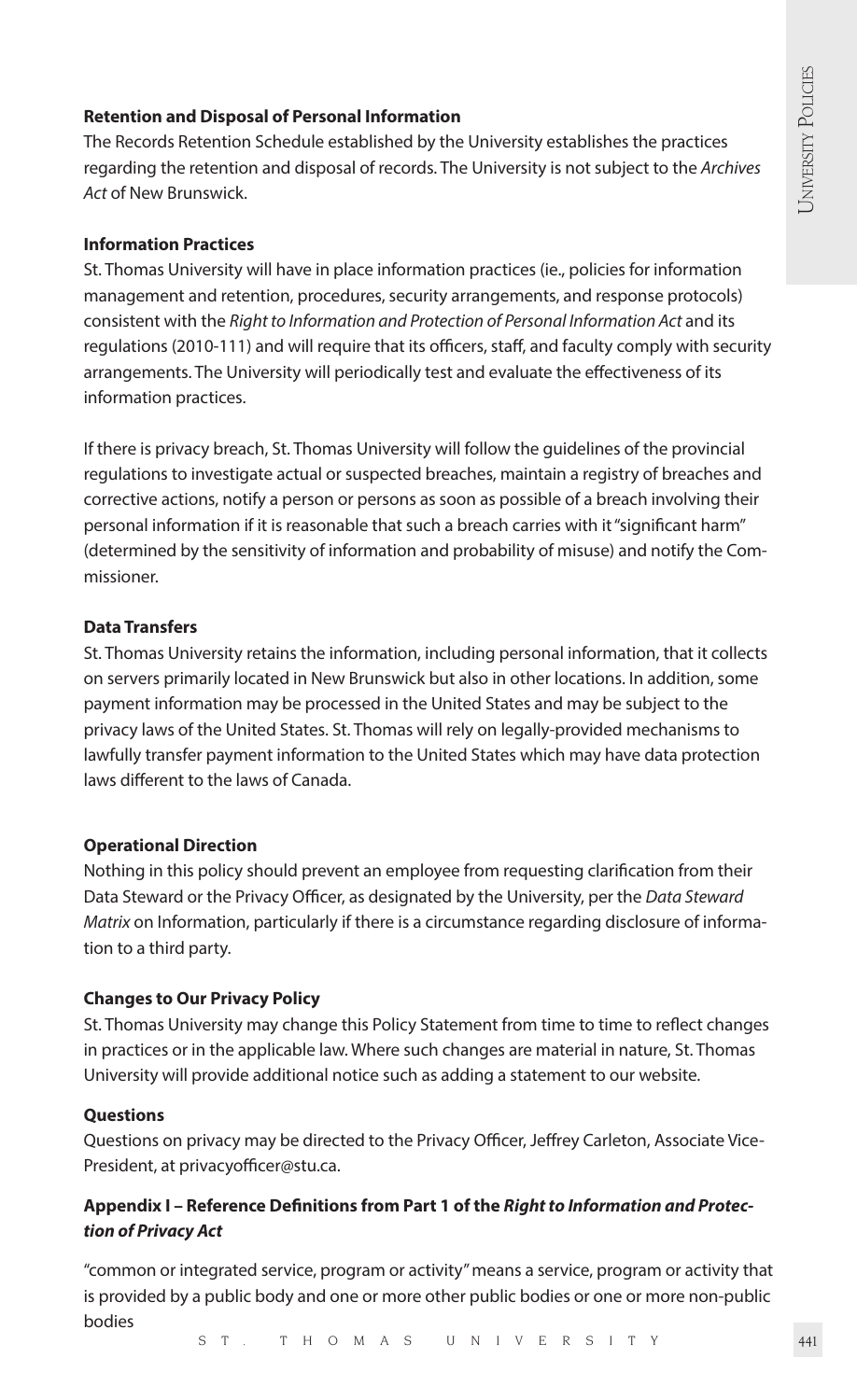"educational body" means St. Thomas University and any faculties, schools or institutes

"employee", in relation to a public body, includes an individual retained under a contract to perform services for the public body

"identifying information" means information that identifies an individual or which it is reasonably foreseeable in the circumstances could be utilized, either alone or with other information, to identify an individual

#### "information" means information contained in a record

"information practices" means the policies of a public body in relation to personal information, including (a) requirements regarding the collection, use, disclosure, retention, correction or disposal of personal information, including any requirements prescribed by regulation, and (b) the administrative, technical and physical safeguards and practices that the public body maintains with respect to the information, including any requirements prescribed by regulation

"personal information" means (edited list) recorded information about an identifiable individual:

- the individual's name
- the individual's home address or electronic mail address or home telephone
- information about the individual's age, gender, sexual orientation, marital status or family status
- information about the individual's ancestry, race, colour, nationality or national or ethnic origin
- information about the individual's religion or creed or religious belief, association or activity
- personal health information about the individual
- information about the individual's political belief, association or activity
- information about the individual's education, employment or occupation or educational, employment or occupational history
- information about the individual's source of income or financial circumstances, activities or history
- information about the individual's criminal history, including regulatory offences
- the individual's own personal views or opinions, except if they are about another person
- the views or opinions expressed about the individual by another person
- an identifying number, symbol or other particular assigned to the individual

"privacy breach" means any incident of unauthorized access, use, disclosure, or disposal of personal information in the custody of or under the control of a public body

"significant harm" includes bodily harm, humiliation, damage to reputation or relationships, loss of employment, business or professional opportunities, financial loss, identity theft, negative effects on a credit record and damage to or loss of property

"record" means a record of information in any form and includes information that is written,